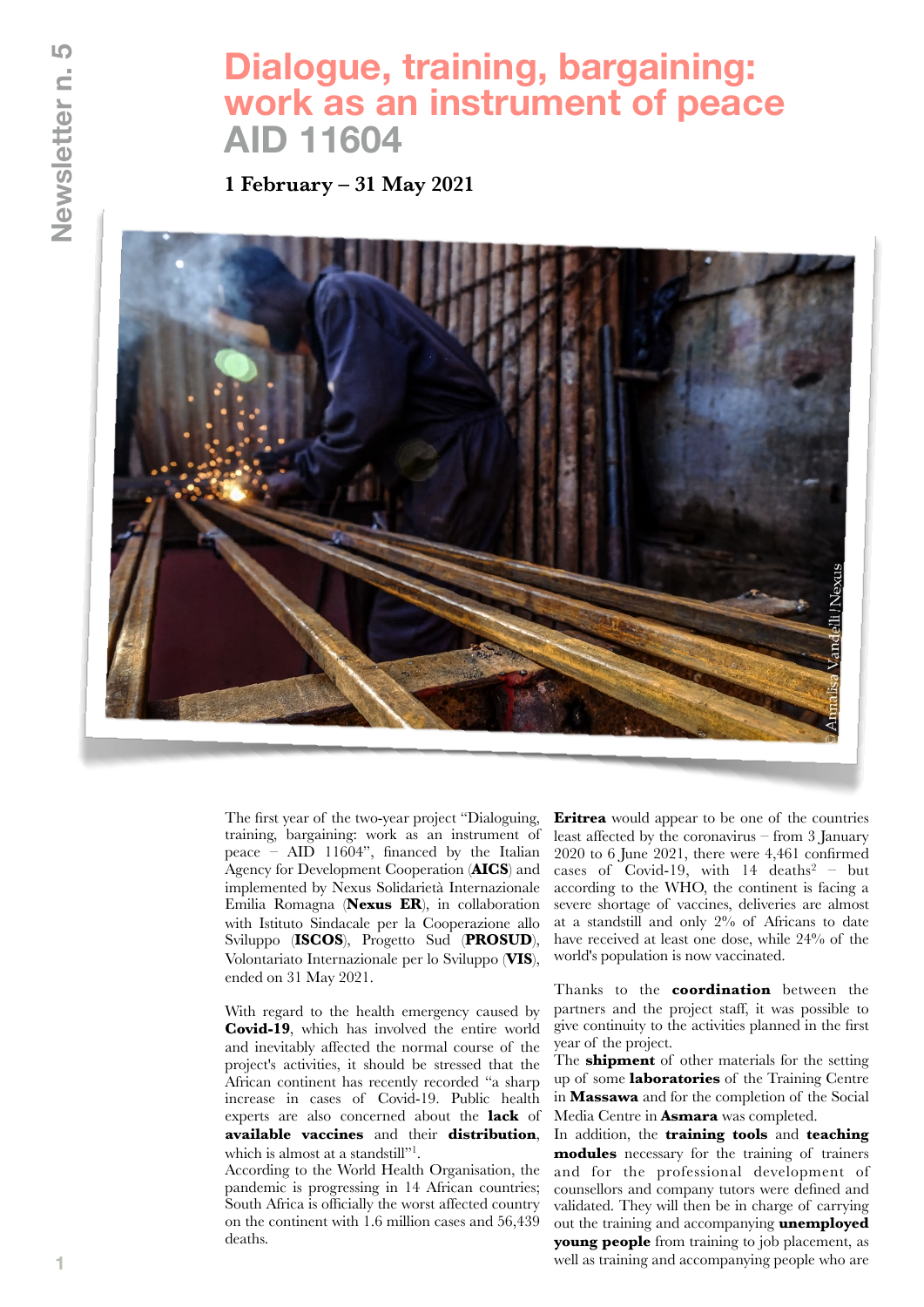LO Newsletter n.

**already employed** during the professional development process. These trainings will be carried out in the coming months by Italian and Eritrean experts **at a distance**, given the still precarious context created by the pandemic.

- 1) Ravasi, *Pandemia, noi vediamo la luce. L'Africa no*, https://www.africarivista.it/pandemia-noivediamo-la-luce-lafrica-no/186404. 2) See: hiips://covid19.who.int/region/afro/country/
	- er.







## **The training centres**

During the month of **March** 2021 it was possible to **send** other **containers** with materials, goods and equipment of various kinds (building and electrical materials, household appliances, etc.) necessary for the start-up and equipping of laboratories for the vocational training of many **young** Eritreans to be carried out at the Training Centre in Massawa and the Social Media Centre in Asmara.

The shipment of the materials was also possible thanks to dedicated resources from the project "**Women's Councils:**  **models, skills and voice for a just society in Eritrea** – EIDHR/2019/412-527" co-funded by the European Commission, with **ISCOS** as Lead Partner and NEXUS ER, PROSUD, VIS as partners together with the local counterpart NCEW.

This collaboration has therefore contributed to the shipment of goods and materials purchased thanks to the AID 11604 resources for the setting up of workshops for the training of women and young beneficiaries of both projects (AID 11604 and EIDHR/2019/412-527) who will receive further



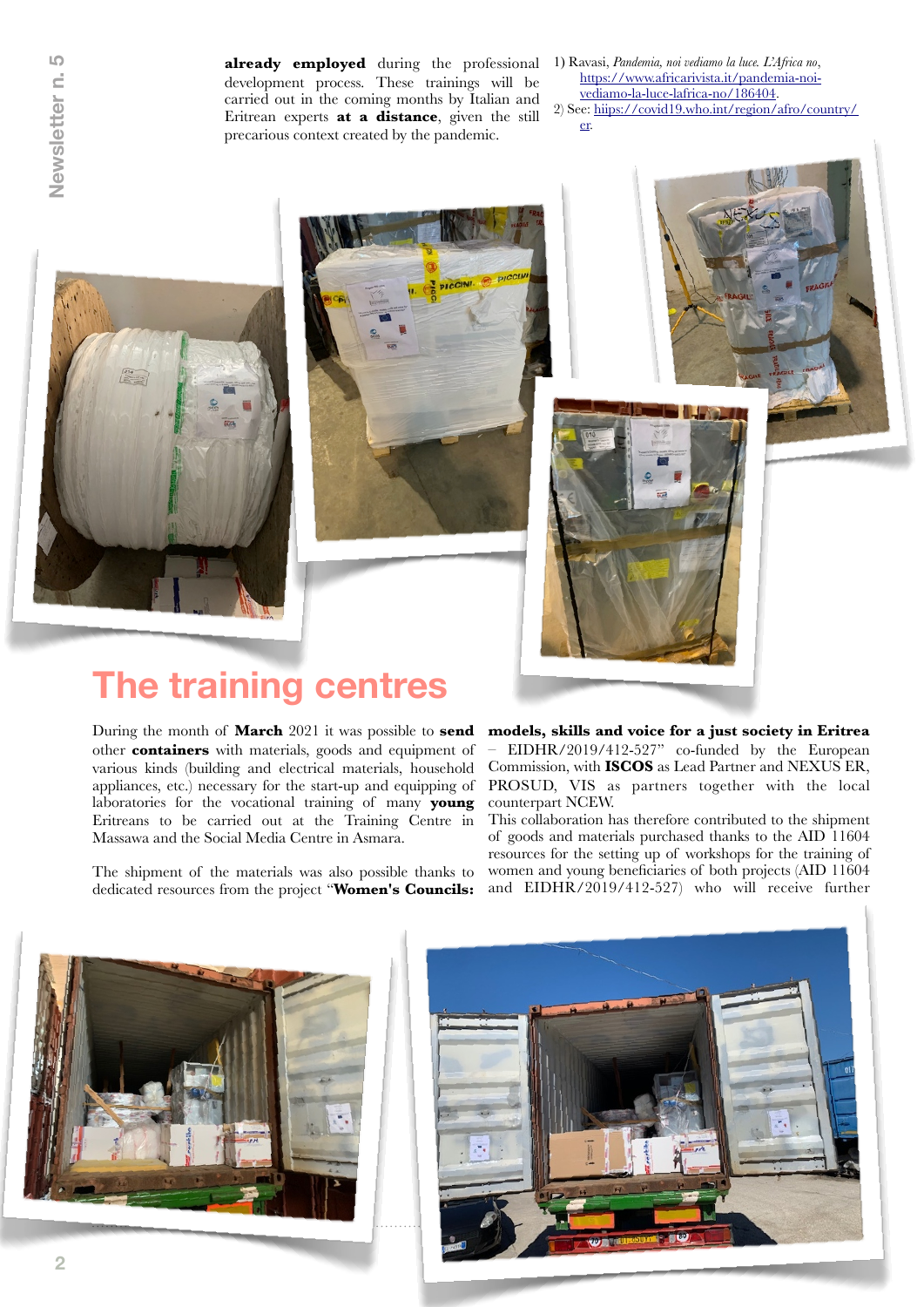training in the course of 2021 and for the professional Mediterranean to the Red Sea, used by 30% of the world's updating and strengthening of the skills of the NCEW staff (local counterpart of both projects) as well as for the realisation of meetings to implement social dialogue paths involving all the reference stakeholders of the two projects.

Unfortunately, due to the **naval blockade** of the **Suez Canal** last March, when a container ship ran aground in the canal, the entire traffic of the stretch that connects the **running as soon as possible**.

container ships, was blocked for days, with hundreds of cargo ships stopped, waiting to be able to leave.

The arrival at the port of Massawa of the **containers** sent has also been severely delayed, but we are confident that they will arrive at their destination by the end of May, so that we can quickly proceed with the installation and delivery of **supplies** in order to **get the two centres up and** 



## **The training courses**

We asked **Chiara Lombardi** from Volontariato courses that will be implemented, also in the context of the Internazionale per lo Sviluppo (**VIS**), our project partner, to Covid-19 emergency. answer some questions to better understand the next training

## **Interview with Chiara Lombardi VIS Unità programmi – Resp. Corno d'Africa**

#### **1) What training activities are planned in the project?**

From the perspective to improving the professional skills of young Eritreans, the project plans to organise three different types of courses: a) training for trainers and vocational updating courses for guidance counsellors and business tutors; b) vocational training for people who are unemployed or informally employed in the identified sectors; c) vocational updating courses for people who are already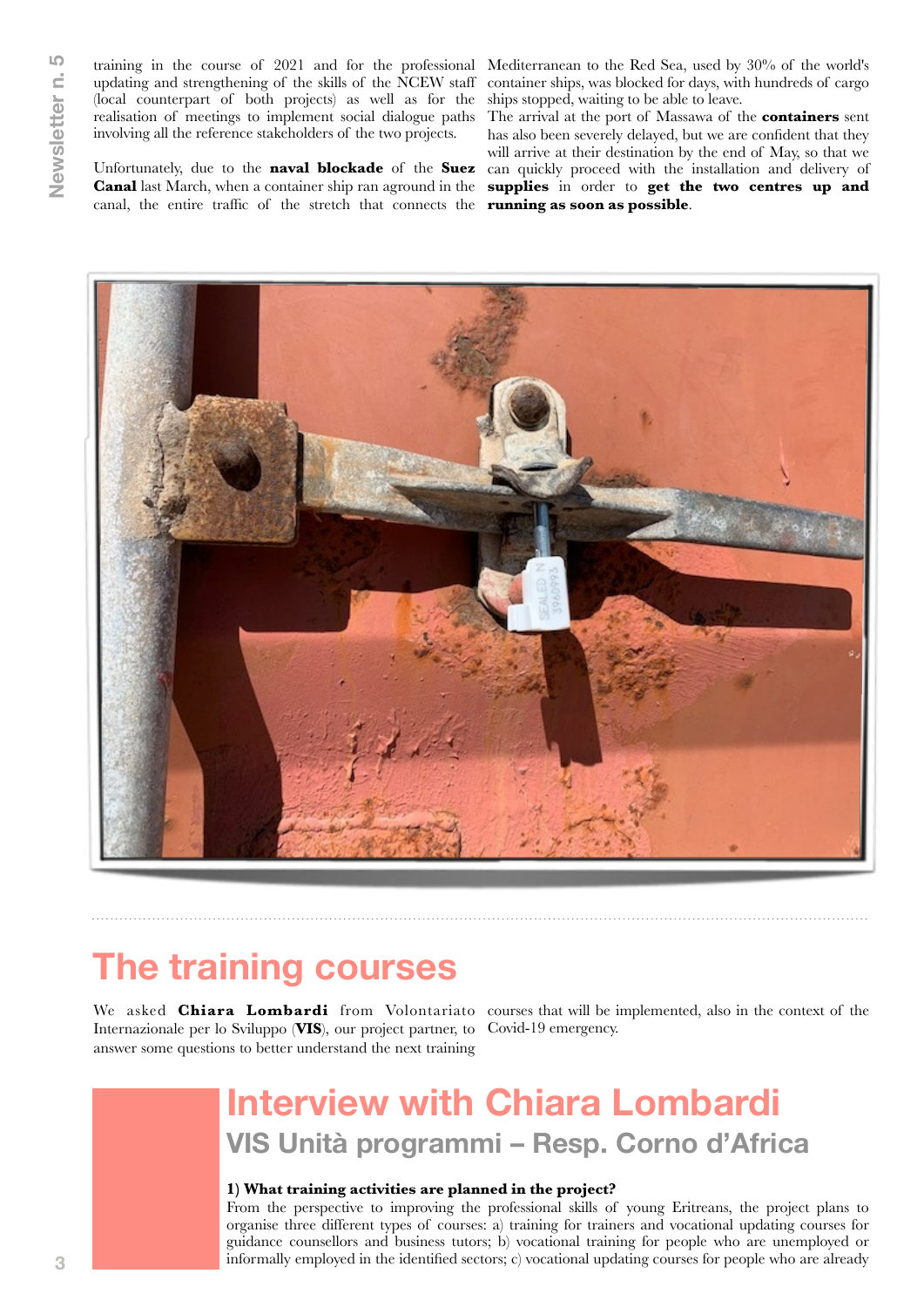employed. The courses – lasting an average of about 10 days – were planned to be held at the Training Centre in Massawa and the Social Media Centre in Asmara managed by NCEW, but following the restrictions described, they will be carried out at a distance. The aim of the courses is to ensure the technical and pedagogical update of the beneficiaries involved at various levels, by promoting the concept that vocational training is not only "teaching/learning a job for disadvantaged youth", but is enriched in the "Skills for work and life in the post-2015 agenda", a vision that encompasses every significant aspect of lifelong learning processes, the recognition and enhancement of skills, the quality and dignity of work, as well as the "transformative" value of TVET when permeated by innovation and added value for societies and local economies. All the courses foreseen – although addressing different targets – have the final aim of improving sectoral governance, i.e. strengthening the dialogue between training providers and the world of work, aligning the skills acquired in the classroom with the needs of the market. In order to ensure this, courses are provided for both trainers in schools and tutors in companies, so as to consolidate the school-to-work transition pathway, as well as training directly aimed at young people (whether unemployed or already employed but in need of further training).

#### **2) How can training courses be adapted to the necessary measures resulting from the prevention of the COVID 19 pandemic?**

The COVID 19 pandemic made it necessary to review all the training courses planned in the projects in the context of both the restrictions in each country and the preventive measures to be taken to ensure social distancing. In particular, with regard to the training activities related to our project, it was originally planned to send foreign experts, both European and from other African countries, on a mission. However, as of today (May 2021) there are still restrictions on the entry of foreign staff into Eritrea, including the obligation of quarantine, which makes it difficult to ensure the availability of trainers from abroad. In recent months, therefore, we have worked to reshape the planned activities and provide for remote support by trainers. There are two methods that have been envisaged: the organisation of online training at a distance (if the internet connection allows it) or the organisation of asynchronous training, using a specific teaching platform that provides for the recording of lessons so that they can be viewed in Eritrea without necessarily having to be connected in real time. Both options are currently valid and together with the local partner NCEW we will figure out the best solution, while continuing to monitor the possibility of entry into the country. Although face-to-face training is always preferable in order to establish a human as well as professional relationship between teacher and pupils, the forced digital revolution caused by the Covid-19 pandemic may still allow the study of alternatives to the classic frontal lesson, even in complex and remote contexts such as Eritrea. The sending of teaching materials, for example, accompanied by online sessions where possible, will still be able to create a dynamic learning environment, useful to the competence-based teaching approach used in the project and particularly suitable for disadvantaged young people outside the formal school cycle, not accustomed to frontal lessons, as are the beneficiaries of our project.

#### **3. How can the vocational training activities envisaged by the project be a concrete driver for the emancipation of the young people involved?**

Vocational training remains the main tool for young people, especially the most vulnerable ones, to achieve their social economic redemption as it provides them with both technical and transversal skills to increase their job opportunities and/or self-entrepreneurship. In a labour market such as the Eritrean one, it appears necessary to improve the quality of both vocational education and training paths for insertion and/or relocation in the company, strengthening school-to-work transition schemes. From the point of view of training, it is necessary to introduce the competence-based approach that ensures flexibility in teaching, adapting to the training needs of beneficiaries, depending on their background and preparation and therefore highly suitable especially for those who have remained outside the formal education system. Providing not only technical but also transversal skills to young people usually marginalised by society also contributes to the social and economic integration of the most vulnerable, and thus to social dialogue and local peace building.

of the state of health emergency, has greatly affected the timing of **planned activities**. the activities, including the delivery of materials for the structural adaptation of the Centres for people with disabilities, on which we will provide updates in the next newsletter.

Unfortunately, this **exceptional** situation related to the The constant and continuous **collaboration** with all the project impossibility of the arrival of the containers and the consequent partners, the NCEW staff and the Italian Agency for Development preparation of the centres, as well as the unpredictable continuation Cooperation will allow us, albeit with delays, to **complete** the